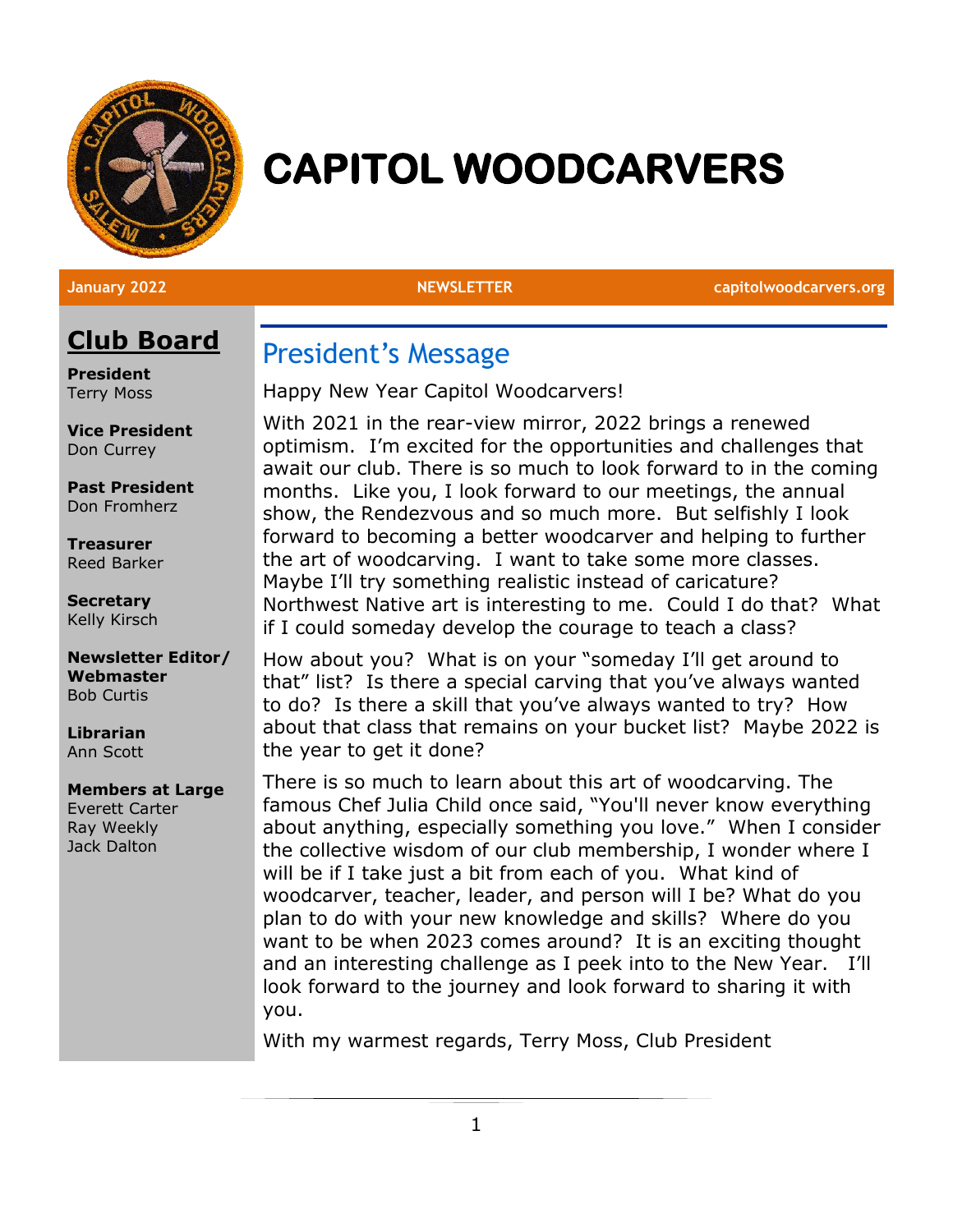#### **2022 Events**

# Upcoming Events for 2022

We are anticipating 2022 to be a better year in terms of woodcarving events and activities. Our fingers are crossed.

**Club Meetings**

#### **Club Meetings**



Club meetings are scheduled for the last Tuesday of each month at the Center 50+. Meetings are from 7:00PM – 9:00PM. The space is large enough that we can socially distance and keep safe. These meetings are a good venue to keep in touch and to see what each of us is creating. It is nice to share our beautiful art.

Each meeting also includes a "program" where members or guests share a skill, technique, or other carving related information. Past "programs" have included Fire Painting, Carving Eyes, Marionettes, Carving a Face, Chip Carving, Turning, Finishing, Pyrography, Pattern Transfer, and many other very useful and helpful tips.

The January meeting "program" will be of interest and value to all wood carvers. Everett Carter and Everett Koontz will be talking about and demonstrating sharpening. If there is one thing all wood carvers need to know it is how to sharpen our tools.

The February meeting will include another very useful and timely "program". Kathy Dalton will be talking about how to best use online classes as a wood carver. Many of us have not been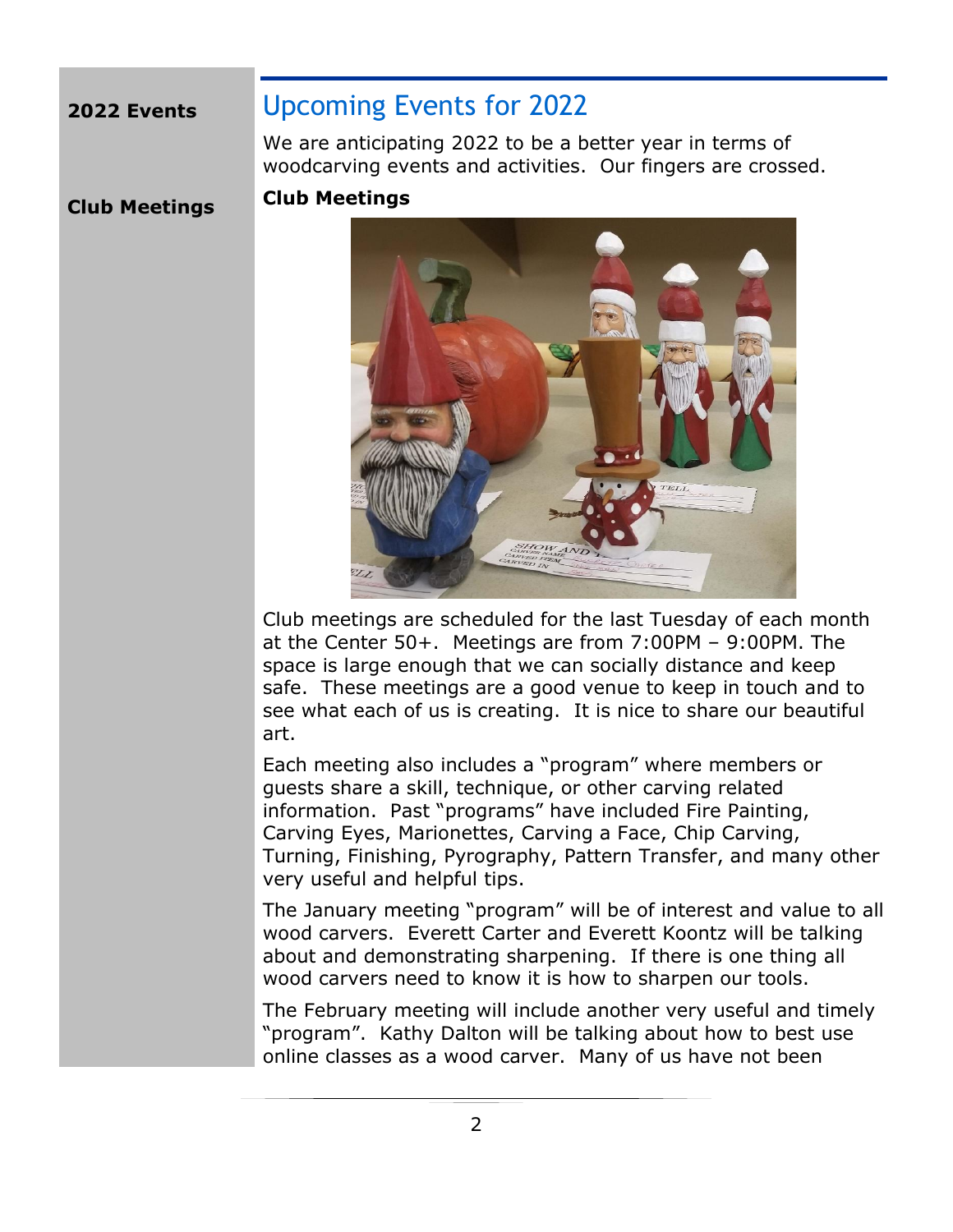attending events in person for the past two years. Kathy's presentation will help us to overcome our fear of technology and help us to embrace online classes and activities.

If you would like to present a "program" or if you think a specific topic for a "program" would be useful for our members, please let Terry or anyone on the Board know so that this topic can be addressed at a future meeting.

#### **Annual Show**



We had a wonderful Annual Woodcarving Show planned for last year but as with most other things it was canceled. The plan for this year is to have the show. It is scheduled for the first weekend in April at the Center50+. We anticipate that the show will be great and will provide carvers the opportunity to display their works from the past two years. It has been a difficult two years and many of us have not ventured out.

The Show Committee and our Board are working out the details for this show. Once finalized, details will be shared with all members. Hopefully you will be able to attend. We want to see you and your carvings.

#### **Keizer Art Association Show**

**KAA Gallery Show**

**Annual Club** 

**Show**

Our participation in the KAA Show has been a great success for our club and for KAA. We have introduced the art of woodcarving to so many people who would never have known about what we do. We are attracting so many new people to wood carving because of this event.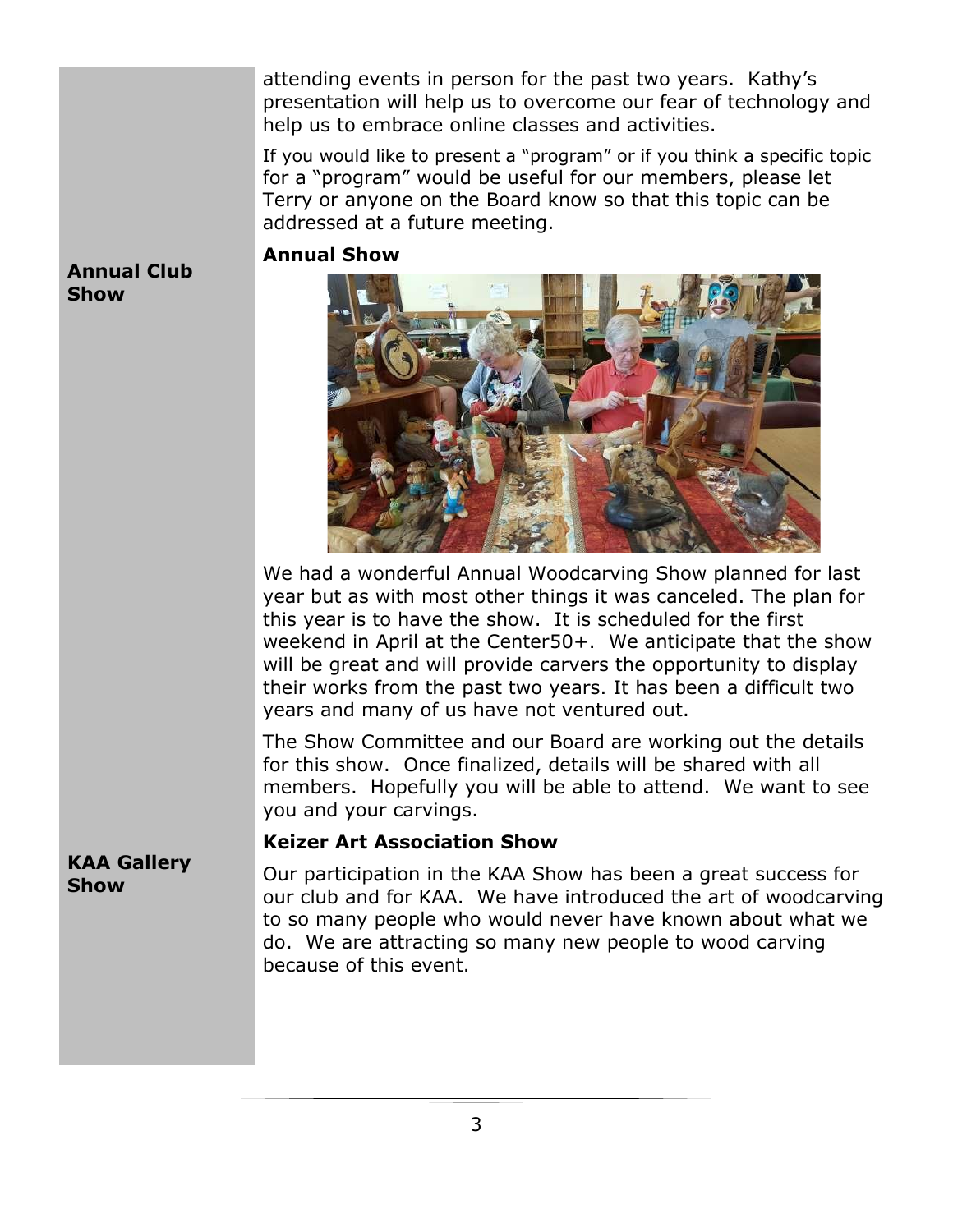

The KAA Show this year will take place during the month of October. Once again there will be no charge to members to participate. Carvings are professionally displayed in the Art Gallery where visitors' amazement at what we do is often expressed.

This show presents our club well and introduces us to the community at large. Member participation is encouraged and very appreciated. Our club mission is to preserve the art of woodcarving and this show certainly helps to achieve that mission in a big way.

#### **Oregon Woodcarver's Rendezvous**

This annual event, overseen and organized by Everett Koontz, with the help of club members, is an annual event you don't want to miss. This event is the perfect way to interact with other wood carvers.

Options include cabins, meals, games, raffles, tools, and of course carving sessions and classes. The Rendezvous provides the perfect opportunity to interact with others with similar interests. Learn from each other and share techniques and ideas.

The schedule is being worked on and as soon as it is finalized everyone will be notified.

**Oregon Rendezvous**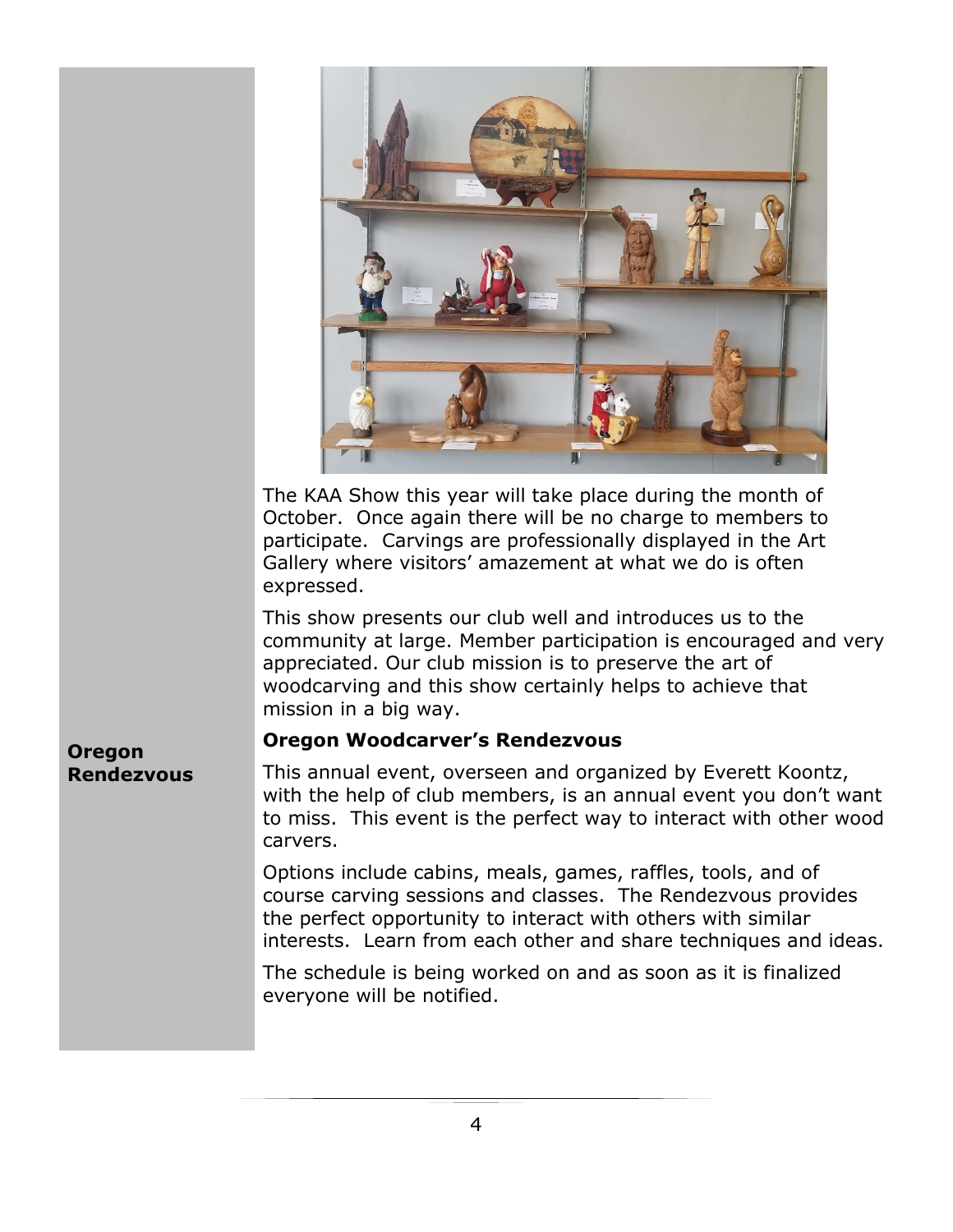

#### **Classes**

**Classes**

Several of our members host classes and we anticipate an increased number of class participation this year. Classes will be announced on our website, on Facebook, and in the newsletter.

Some of the classes scheduled for this year include:

- Jim Harris Wednesday morning Woodcarving Class at the Center50+
- Denis Miller Monday evening Woodcarving Class at the Center50+
- Bob Curtis Beginning Woodcarving at KAA
- Donna Miller Pyrography at KAA
- Guest instructors at Everett Koontz' Studio
- Guest instructors at the Oregon Rendezvous

If you would like to teach a class, please let us know so that we can help you make it happen. Our members are always interested in learning.

#### **Open Woodcarving Sessions**

**Open Woodcarving**

Come join in. The Center50+ is open for carving Friday afternoons. Seating is arranged to maintain social distancing. The room will accommodate approximately 20 carvers.

> You will need a Center50+ member key fob which is easily obtained from the Center50+ staff.

Everett Koontz also hosts open carving at his home studio on Mondays. Please contact Everett if you would like to attend. Space is limited.

5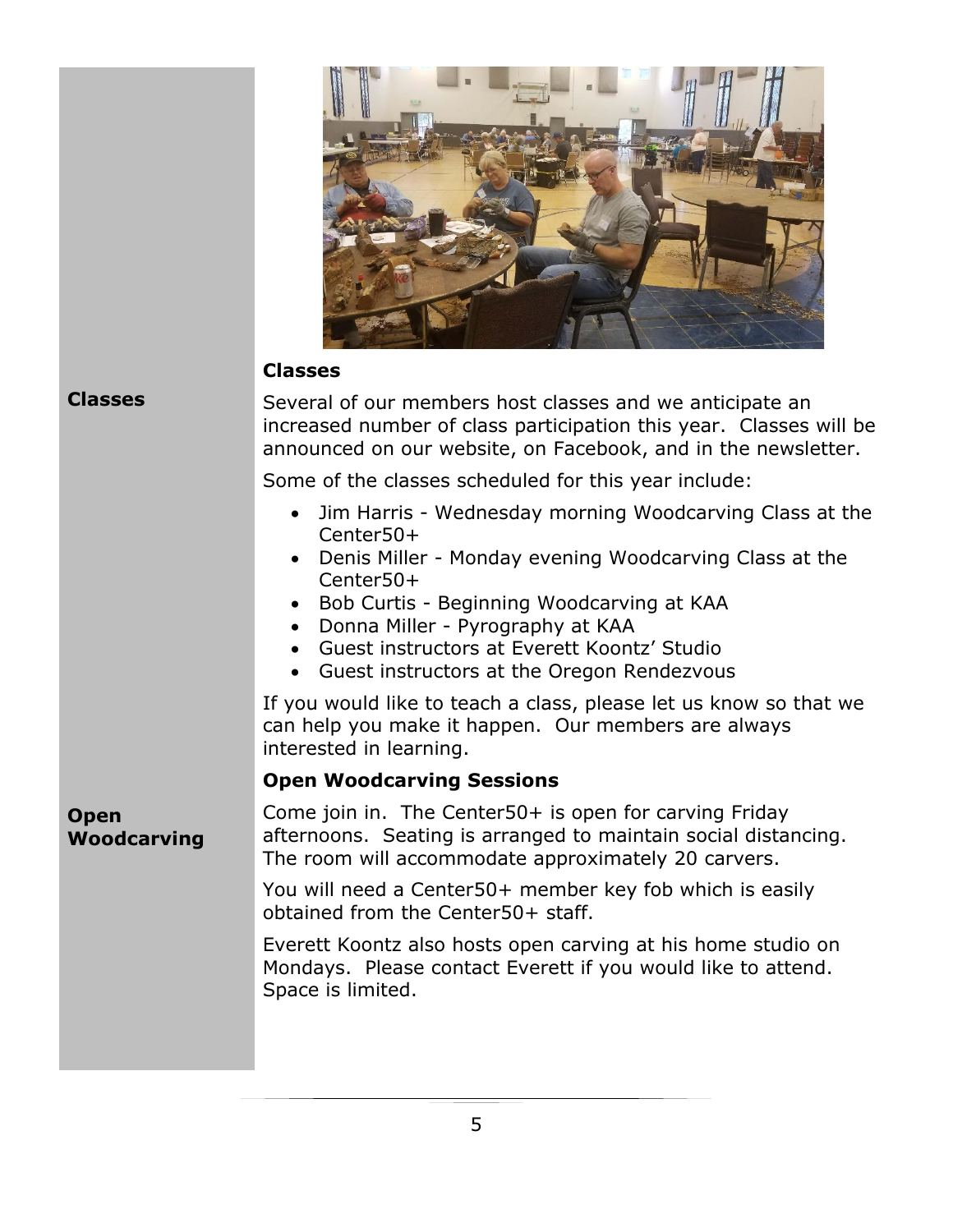#### **Lunches and Dinners**

**Lunches and Dinners**

It has become a tradition for wood carvers to meet for lunch and/or dinner. Each Wednesday and Friday a group of carvers meet to enjoy each other's company and to solve the world's problems. There is always more enjoyment of each other than solving problems. Locations vary so it is best to contact a member to find out where we are meeting on a specific day. Everyone is welcome to join us at these informal gatherings.

#### **Club Picnic**

#### **Annual Picnic**



Our August Club Meeting is held at Bush's Pasture Park each year. It is a potluck picnic where we share our carvings and enjoy meeting with each other and guests. This event is always well attended and enjoyable for all. So, reserve the last Tuesday in August to attend. We would like to see you and your guest(s).

**Fairs**

#### **Community Fairs**

Over the years Capitol Woodcarvers has participated in:

- Oregon State Fair
- Marion County Fair
- OSU 4H Christmas Sale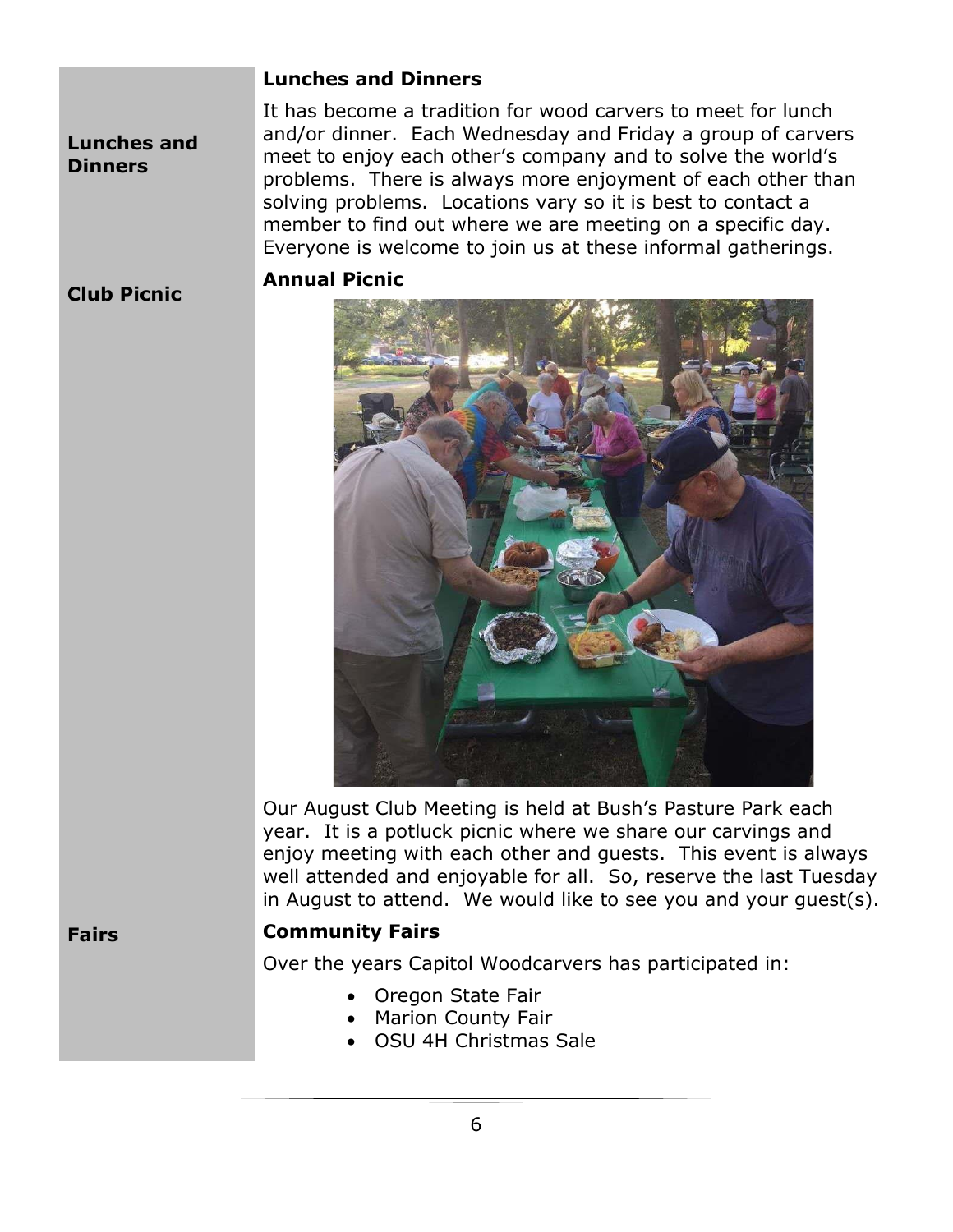Participation in these events introduces our club to the public. It is



amazing to hear the comments uttered by visitors to our table/booth. If you have not sat at our table at one of these events you are missing a unique experience. As these events near please consider volunteering to help. You will be pleased you did as you talk with visitors about what we do.

Dates and times will be announced as we get closer to when the event is scheduled.

#### **Annual Ornament Sale**

#### **Annual Christmas Ornament Sale**



Once again, we will be participating in an annual ornament sale. This sale is our club's only fundraiser, and its success depends on